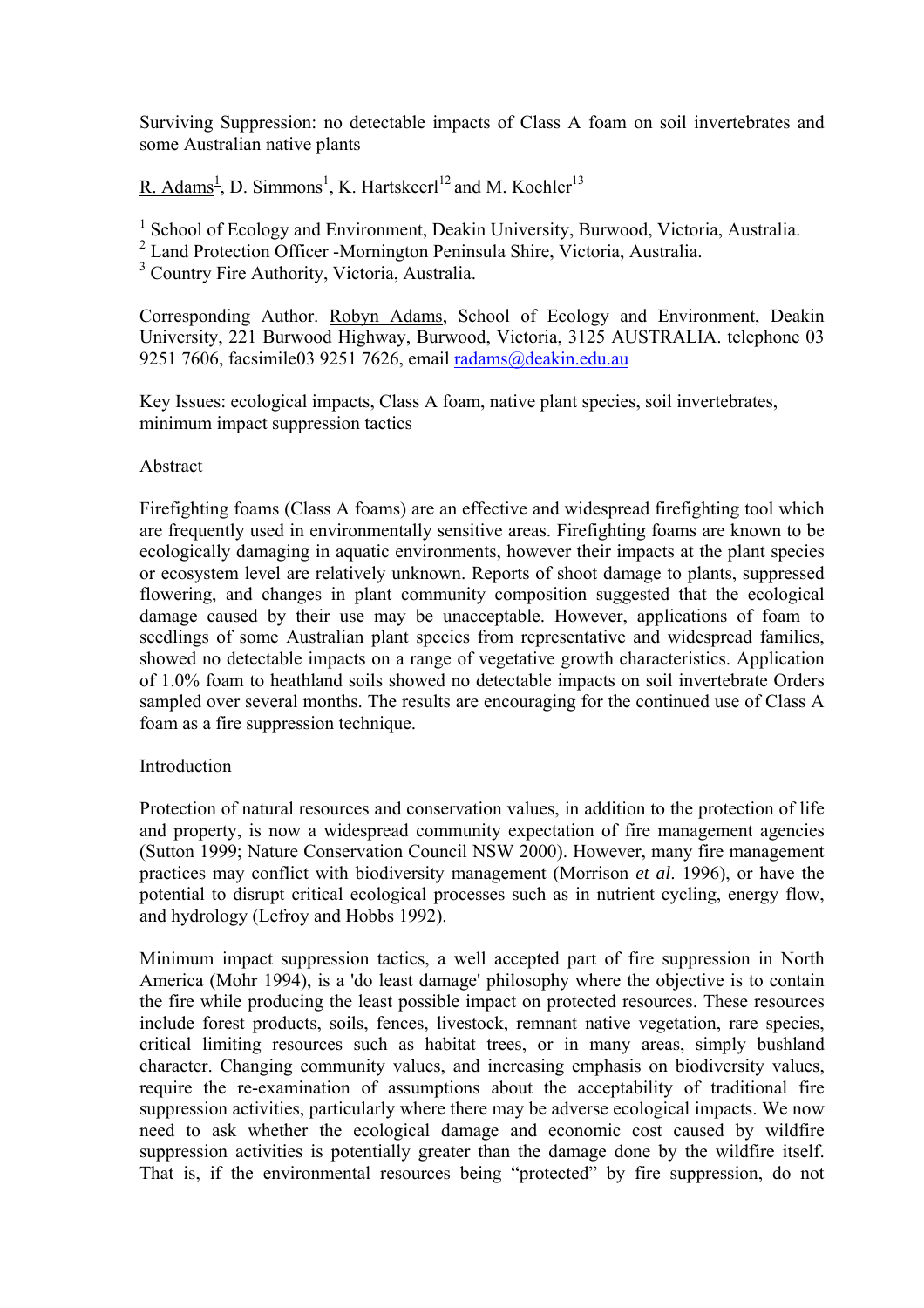survive the suppression activities used, those activities are inappropriate in that environmental context (CFA 2003). It is therefore necessary to identify the suppression activities commonly used in natural and other protected areas, and to examine the impact of the activity on the maintenance or recovery of those resources.

Common and potentially damaging suppression activities associated with complete extinguishment of the fire include construction of access tracks and mineral earth firebreaks, tree felling, and use of long-term fire retardants, Class A foams and wetting agents. Nutrient enrichment of nutrient-poor soils from the application of long-term fire retardants, is likely to be irreversible (Adams and Simmons 1999) and cause regional plant community change (Gould *et al.* 2000) and possible biodiversity loss (Connor and Wilson 1968; Specht 1963). Total extinguishment may have negative impacts on animal populations and plant communities dependent on fire for regeneration or habitat maintenance (Bradstock *et al*. 2002), or may prevent fire assisting in the formation and enlargement of critical fauna habitat such as tree hollows (Inions *et al.* 1989; Williams and Faunt 1996). Recovery by natural ecological processes, from damage caused by suppression activities, may not occur. For example, removal of weeds may not be possible, or recovery will occur over an unacceptable time-frame such as the re-growth of large, hollow bearing trees over 100-300 years, or the reduction in soil compaction levels which may take 50-100 years (Caling and Adams1999).

Fire fighting foams (Class A foams) are alkaline surfactants containing foaming and wetting agents, and are used extensively during wildfire suppression in environmentally sensitive areas (Finger 1995; Larsen *et al.* 1999). Foam impacts at the species or ecosystem level are relatively unknown (Norecol 1989; Adams and Simmons 1999; Adams 2000) but they have potential ecological impacts which should be considered before using them near protected resources (Larson and Duncan 1982; Adams and Simmons 2002). In freshwater ecosystems Class A foams are known to adversely affect fish and aquatic invertebrates, and disrupt ecosystem functions (Gaikowski *et al.* 1996; McDonald *et al.* 1997). Studies on Class A foam impacts on terrestrial vertebrate fauna are limited but appear to be less harmful (Vyas and Hill 1994; Vyas *et al.* 1996), and there are almost no data on potential impacts on terrestrial invertebrates (Vyas *et al*. 1996). Reported effects on terrestrial vegetation include exotic species invasion, suppressed flowering, leaf damage, decreased species richness, shoot damage and decreased stem density in some riparian species' populations (Larson and Newton 1996; Adams and Simmons 1999; Larsen *et al.* 1999). Class A foams have the potential to change ecological processes such as nutrient cycling, as surfactants are known to affect soil physical and biological properties including changes to structural stability (Cardinali and Stoppini 1981). Soils may become hydrophobic, altering infiltration rates (Batyuk and Samochvalenko 1981; Sebastiani *et al*. 1981a), and soil microorganism growth may be stimulated (Simonetti *et al*. 1981) and microorganism mobility altered (Overcash 1981).

An assessment of the appropriateness of a suppression activity such as Class A foam application is not possible without data indicating the type and severity of any impacts. During wildfire suppression, Class A foam is applied directly to vegetation, and indirectly to the soil. Results from two studies examining the short-term impacts of Class A form on the growth of several Australian native plant species (Hartskeerl 1999) and on selected soil parameters and soil dwelling invertebrates (Koehler 2001), are reported.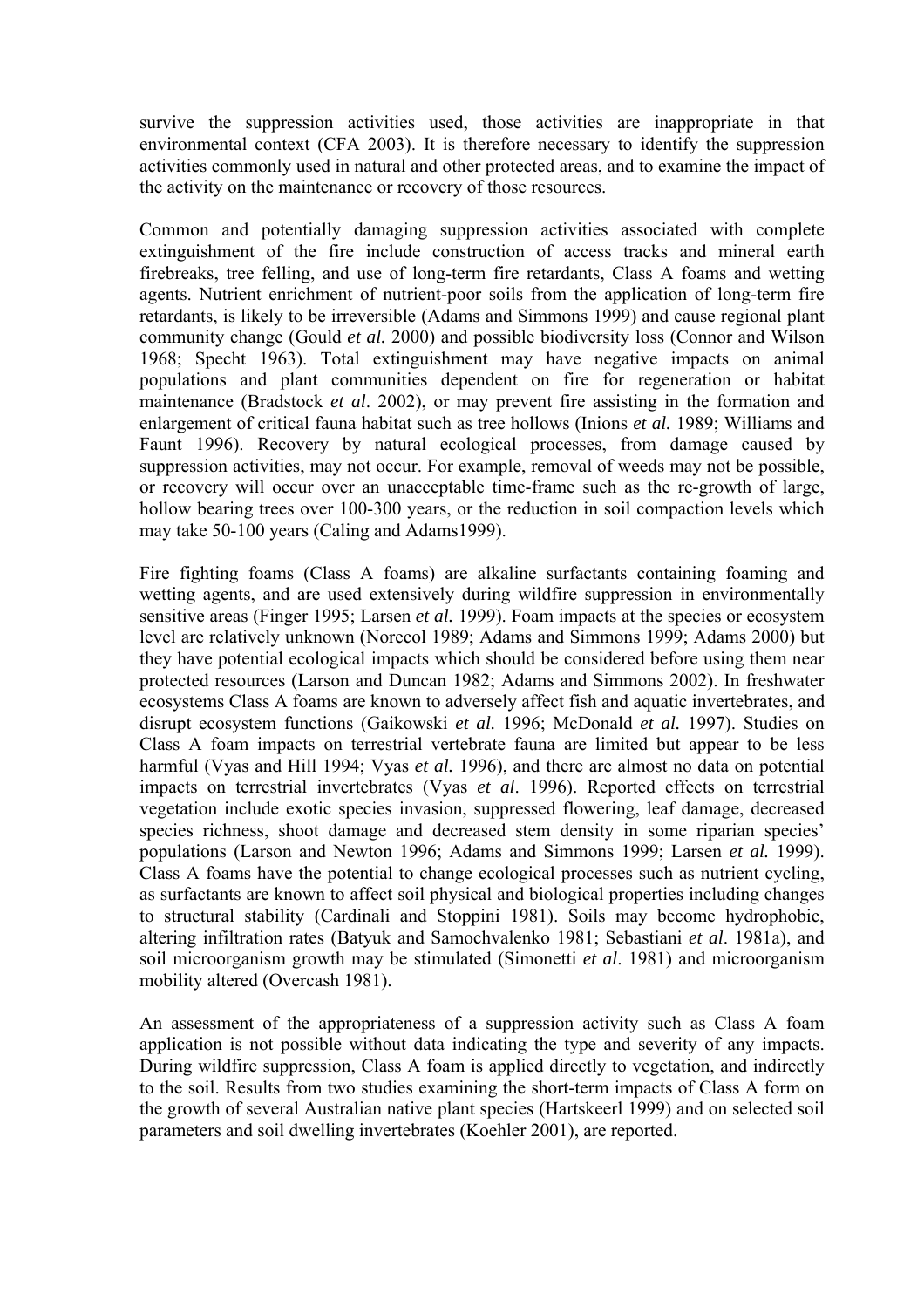### **Methods**

#### *Site selection and materials*

Plant communities in south-eastern and south-western Australia contain a high percentage of sclerophyllous (heathy) species, and habitats are typified by seasonal drought and low soil-nutrient levels (Specht 1994). They are fire prone (Keith *et al.* 2002) and wildfire suppression activities in these communities frequently include the use of Class A foams. Sclerophyllous heathlands are characteristically invertebrate rich (Specht 1994), but populations are known to fluctuate seasonally in response to growth and flowering rhythms (Majer and Greenslade 1988). As invertebrates play a critical role in ecosystem maintenance (Kim 1993), many have the potential to act as biological indicators (Clausen 1986; Disney 1986). Soil macro-invertebrates were sampled from ten heathland sites on French Island, Victoria. Floristic composition of these sites included plant species from the families chosen for the pot trials. Seven plant species representing some Australian plant families typical of sclerophyllous vegetation, were selected for the pot trials. Fabaceae and Mimosaceae are important families involved in nitrogen fixation; Myrtaceae and Poaceae are widespread and dominant families in many Australian plant communities, and Proteaceae are extremely sensitive to changed edaphic conditions, especially changes in nutrient status and symbiotic relationships.

Angus ForExpan S (Angus 1997) Class A foam was used for both studies, and was applied using standard fire service foam proportioning equipment.

#### *Soil properties and macro-invertebrates*

Ten 20m x 20m plots, subdivided into twenty-five 4m x 4m quadrats, were randomly assigned to one of five sampling times; T0D (before foam application May 2000), T1D, T7D, T1M and T6M (numbers indicate the time in days (D) or months (M) after foam application). Five quadrats from each plot were sampled at each time. Five plots were left untreated as controls, and Class A foam was applied at maximum field concentration (1%) in May 2000 to the other five. The foam was applied evenly across the sites and readily penetrated the vegetation to form a layer on the soil.

Macro-invertebrates were recovered from a soil sample 30cm x 30cm x 5cm collected from each of the 5 assigned quadrats (50 samples per sampling time). The soil was bagged and sealed until sieved. The large number of samples to be processed in a short time (150 samples in one week) precluded the use of more time-consuming recovery techniques. All individuals collected were counted and identified to Order (Harvey and Yen 1995). Soil water infiltration capacity (ml/sec), soil-water content (%), and soil pH were measured at each sampling interval (Koehler 2001).

Initial examination of the data indicated that the 6 month (T6M) data reflected extreme soil dryness rather than any foam effect. In addition, as Class A foam biodegrades in about 28 days, it was also assumed that foam effects would be most apparent in the four sampling times immediately following foam application. Therefore macro-invertebrate data for the ten common Orders and only the first four sampling times were analysed using two-way ANOVA (SPSS 11.5). Multivariate analysis of all sampling times and all Orders, using the Bray-Curtis similarity measure, and clustering using Ward's method (PATN Belbin 1993), was used to examine overall patterns in the data. Soil parameter data were examined using one way ANOVA (SPSS 11.5).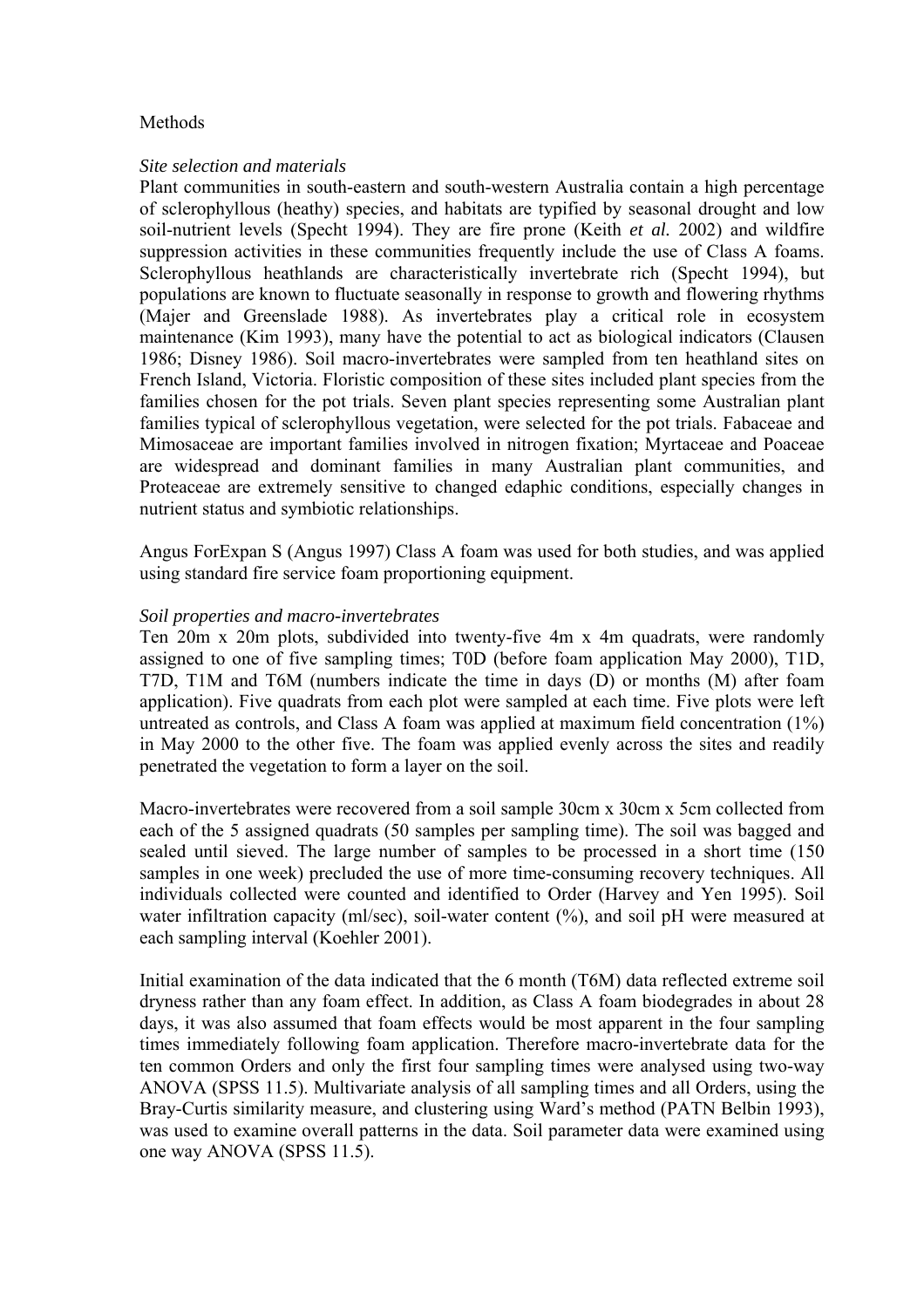# *Native plant species*

Fifty individuals of similar size and habit, of each species except *Indigofera australis* (n=24) were selected. All individuals had mature foliage at the time of treatment. Following treatment, plants were grown in the shade-house, watered weekly, and pots rearranged fortnightly. Periodic spraying of all plants using a commercial insecticide was also carried out.

Five Class A foam concentrations typical of field concentrations (Colletti 1992) were applied; treatment 1 - 0% (no foam, water only), treatment 2 - 0.1% (foam solution), treatment 3 - 0.3% (wet foam), treatment 4 - 0.6% (fluid foam) and treatment 5 - 1.0% (dry foam) (CFA 1997). Ten



Figure 1 Two-way table of 17 Orders, for all quadrats in the 10 plots over total sampling period (T0D - T6M). Numbers 1 to 5 indicate relative abundance. F = Foam, N = No foam. Sampling intervals  $TOD\blacktriangle$ ,  $T1D\blacktriangleright$ ,  $T7D\blacklozenge$ ,  $T1M\blacktriangle$ , T6M $\blacktriangledown$ ; eg. 09FT1M $\blacktriangle$  = plot 09, foam, one month post-application.

individuals of each species were randomly assigned to one of the five treatments. Plants of *Indigofera australis* were divided into three groups of eight individuals, and subjected to treatments 1, 3 and 5 only. Plants assigned to treatment 1 (0% foam) were sprayed with water only, while foam was applied to the other treatment groups. All plants were left undisturbed for 48 hours before being returned to the shade-house and arranged into a randomised block design.

A number of plant growth attributes (eg. stem length SL, number of branches NB, leaf length LL) were measured prior to foam application and plants were grown for a further 14 weeks, when the final set of measurements was taken (Hartskeerl *et al.* in press). Initial and final leaf/phyllode colour was determined using a Munsell Color Chart.

At the termination of the trial, differences among the five treatments and changes over time from pre-treatment to post-treatment were assessed using two-way repeated measures ANOVA for all growth attributes (SYSTAT Software Inc.). Tests for multivariate normality, homogeneity of covariance, and independence were carried out. Mauchly's test of sphericity was used to test that the variances of the differences between values of the attributes being measured was the same for all pairs of treatments. A Power Analysis was also carried out. Newman-Keuls multiple comparisons tests were used to further examine post-treatment differences among the five groups where appropriate.

# Results

# *Soil properties and macro-invertebrates*

Water infiltration varied over time with a marked increase six months after application (T6M). However, there was no detectable effect due to Class A foam. Soil moisture (%) was not significantly different between the first four sampling times, but decreased significantly six months (T6M) after application. However, this decrease was associated with a substantial decrease in rainfall during November (Koehler 2001) and there was no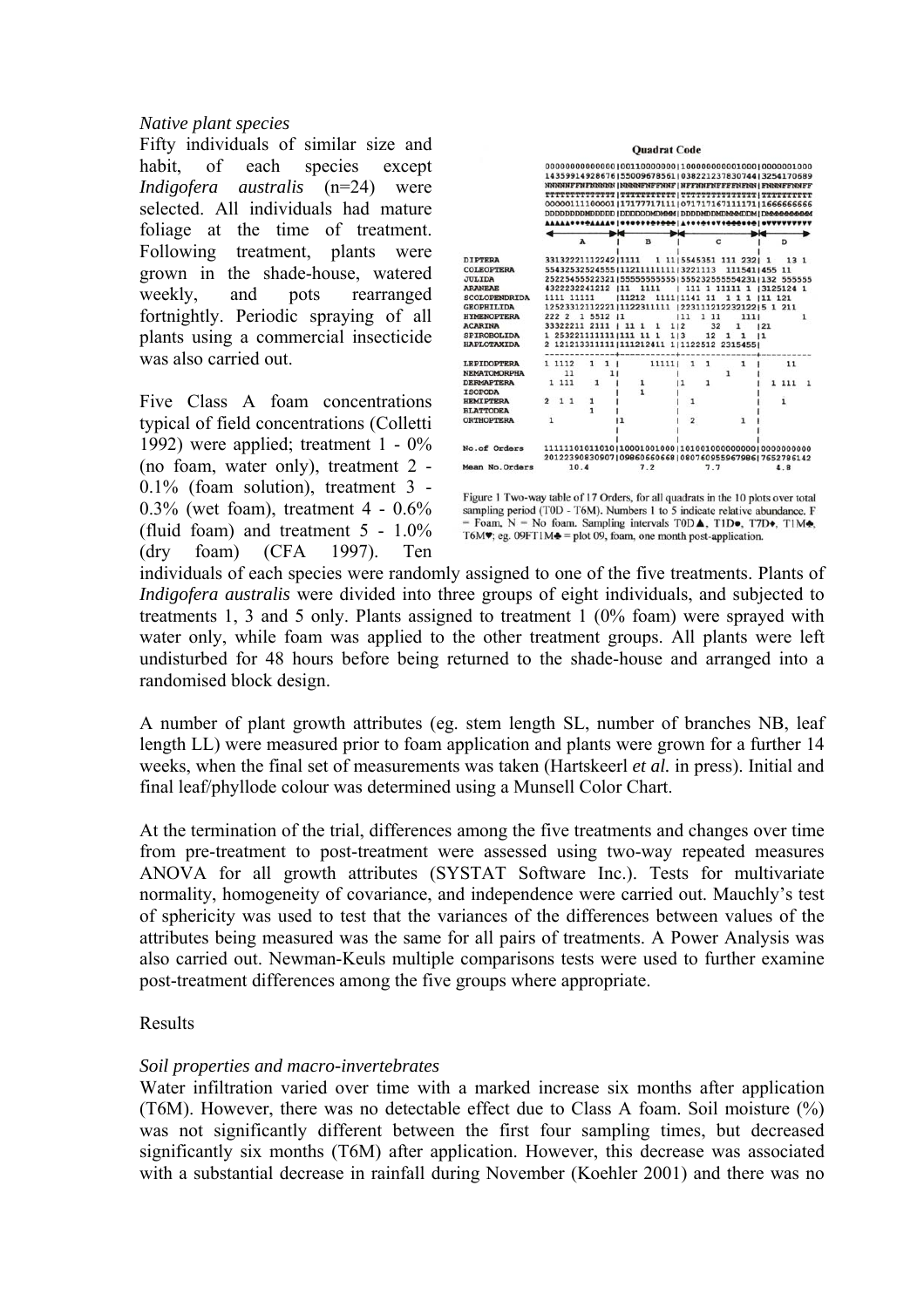detectable effect of Class A foam. Class A Foam is an alkaline surfactant but appears to have no detectable effect on raising soil pH. Initial soil pH was pH5.5 (n=50) and ranged between pH5.1 and pH5.7 after the application of foam.

Seventeen Orders were recorded (Figure 1), of which ten Orders (Diptera to Haplotaxida) were recorded relatively consistently over the sampling period, while individuals from the other seven (Lepidoptera to Orthoptera) were found in very low numbers. The mean number of Orders per plot decreased over time with the lowest number of Orders per plot recorded six months after Class A Foam application. This decrease reflects the decrease in soil moisture content and an increase in temperature at the six month sampling time (T6M) (Koehler 2001).

There were no significant interactions between time and Class A foam for any Orders (Table 1), indicating that there was no detectable effect of foam application. Six of the ten Orders examined showed significant changes in population numbers over the 30 day period.

Multivariate analysis indicated four distinct groups of sampled plots (Figure 2) and two distinct groups of Orders (Figure 1). Julida was widespread and abundant across all plots, while Diptera, Coleoptera, Araneae, Scolopendrida and Geophilida were widespread, but less abundant.

Table 1. Results of two-way ANOVA's for numbers of individuals in ten most common Ore and for four sampling times (T0D – T1M). Orders for which a significant F-test occurred for the model are shown in the appropriate row i Table 1. Results of two-way ANOVA's for numbers of individuals in ten most common Orders

| Source                     | df |  | <b>Diptera</b><br>Julida<br><b>Scolependrida</b><br>Geophilida | Coleoptera<br><b>Acarina</b><br>Spirobolida | <b>Araneae</b> | Hymenoptera<br>Haplotaxida |  |
|----------------------------|----|--|----------------------------------------------------------------|---------------------------------------------|----------------|----------------------------|--|
| <b>Between Plots</b>       | 39 |  |                                                                |                                             |                |                            |  |
| <b>Amongst Foam levels</b> |    |  | $1$ N.S.                                                       | N.S.                                        | N.S.           | N.S.                       |  |
| <b>Within Plots</b>        | 40 |  |                                                                |                                             |                |                            |  |
| Time                       |    |  | 3 N.S.                                                         | ***                                         | **             | ۰                          |  |
| <b>Foam x Time</b>         |    |  | $3$ N.S.                                                       | N.S                                         | N.S.           | N.S.                       |  |

Clustering of plots indicates a seasonal time sequence rather than any pattern associated with a Class A foam effect. Group A containing mostly samples taken before foam application (T0D▲). Groups B and C contain a mixture of plots and suggest macro-invertebrate presence and abundance over winter-spring. Group D mostly contains samples taken six months after foam application (T6M♥), and indicates Orders with members more abundant in drier soils of late spring–early summer.

#### *Native plant species*

At the conclusion of the trial all species except *Indigofera australis* showed significant changes in at least some attributes as a result of plant growth over time (Table 2). There were no significant interactions between time and Class A foam treatment for any growth attribute for any of the seven species examined (Table 2),



Figure 2 Clustering of all Orders for all quadrats in the 10 plots over total sampling period (T0D - T6M).  $F =$  Foam,  $N =$  No foam. Sampling intervals TODA, TID., T7D., TIM., T6M., eg. 09FT1M. = plot 09, foam, one month post-application.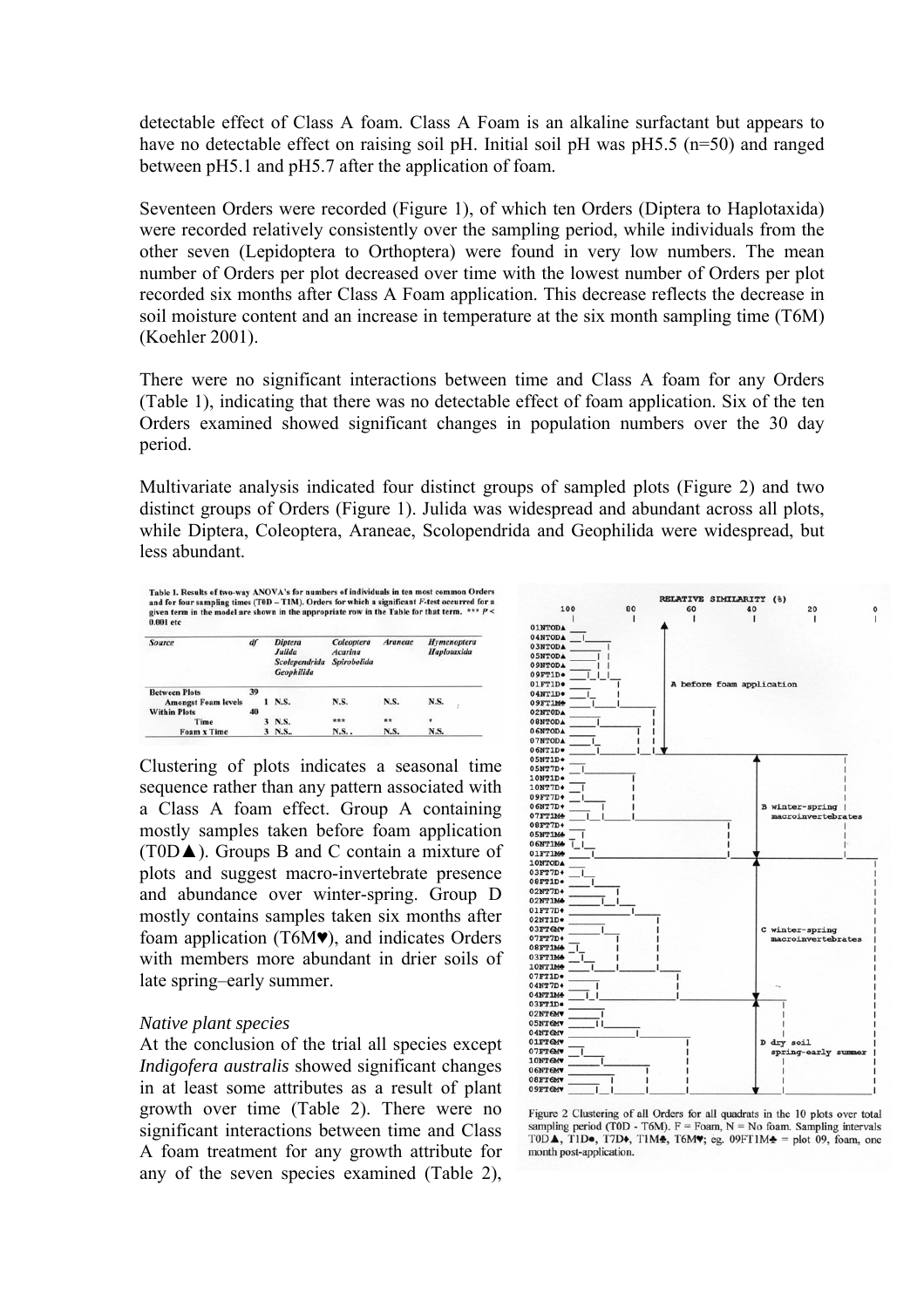indicating that there was no significant effect of foam application. Power levels were generally about 0.7 indicating an adequate sample size for detecting differences between treatments. Pre-application and final foliage colour indicated no yellowing or browning of foliage.

Table 2. Results of Repeated Measures ANOVA's of plant attributes for 7 species. Attributes (atts.) for which a significant F-test occurred for a given term in the model are shown in the appropriate row in the Table for that term. \*\*\* P < 0.001 etc. 'Indigofera has df 2,20. See Hartskeerl et al. (in press) for details of all plant growth attributes measured.

| <b>Source</b>              | df | A. melanoxylon E. polyantheme Grevillea sp. B. integrifolic H. violacea I. australis <sup>A</sup> |                                                                       |                     |                                                             |            |                | P. labillardiere |
|----------------------------|----|---------------------------------------------------------------------------------------------------|-----------------------------------------------------------------------|---------------------|-------------------------------------------------------------|------------|----------------|------------------|
| <b>Between Plants</b>      | 49 |                                                                                                   |                                                                       |                     |                                                             |            |                |                  |
| <b>Amongst Foam levels</b> |    | 4 N.S. all atts.                                                                                  | N.S. all atts.                                                        |                     | N.S. all atts. N.S. all atts. LL*                           |            | N.S. all atts. | TTH***           |
| <b>Within Plants</b>       | 50 |                                                                                                   |                                                                       |                     |                                                             |            |                |                  |
| Time                       |    | $1 SL***$ , NB***                                                                                 | SL***, NB*** SL***, NL* all atts.* exce all atts.* exc N.S. all atts. |                     |                                                             |            |                | TTH***           |
|                            |    |                                                                                                   |                                                                       | $LL**$ , $LW**$ NSt |                                                             | IL and L:W |                |                  |
|                            |    |                                                                                                   |                                                                       | $L: W^*$            |                                                             |            |                |                  |
| Foam x Time                |    | 4 N.S. all atts.                                                                                  | N.S. all atts.                                                        |                     | N.S. all atts. N.S. all atts. N.S. all atts. N.S. all atts. |            |                | N.S. all atts.   |

#### **Discussion**

Field observations of suppressed flowering, and leaf damage in sclerophyllous Australian species (Adams and Simmons 1999), and experimental data indicating weed invasion, reduced species richness in mixed-grass prairie in North America (Larson and Newton 1996), and reduced number of stems/m2 in some riparian plant communities (Larson *et al.*  1999), suggested that Class A foam was having an impact on some species and on plant community structure. However, this study detected no growth response attributable to Class A foam treatment for any of the seven plant species. Significant changes were recorded for most characteristics over time, but these can be explained by normal phenological changes. Even the two species from the Proteaceae, a family frequently sensitive to environmental and particularly to edaphic changes, showed no detectable effect from Class A foam application.

Invertebrate populations are extremely variable, are largely driven by environmental factors, and responses to disturbance such as Class A foam may be difficult to detect where a broad level of taxonomic resolution such as Order has been used (Friend 1994). However, many of the Orders recovered during this study are predators and have potential as bioindicators of disturbance, particularly Araneae, Diptera, Acarina and Coleoptera (Friend 1994; Neumann *et al.* 1995). Sampling was designed to maximize the detection of population abundance changes due to Class A foam, however no foam impacts were detected at the Order level. No detectable changes in these indicator groups suggests that the soil processes mediated by other less easily sampled microbiota, continue to function after foam application. The changes in number and abundance of Orders over time is likely to be the result of seasonal changes in soil moisture and soil temperature (Friend 1994), rather than foam.

These results, in conjunction with other field studies (Larson and Newton 1996; Larson *et al.* 1999) are encouraging for the continued use of Class A foams for fire suppression. Typical exposures of invertebrates and plant species to foam do not appear to have detectable impacts, although further examination of soil invertebrates at finer taxonomic level may reveal population changes. Only a few plant species were tested over a limited time, and there are other plant characteristics such as flowering which should be assessed. However it appears that any impacts of Class A foams are relatively small, or dependent on habitat type and environmental conditions at the time of application. Riparian zones (Larsen *et al.* 1999) and aquatic habitats (McDonald *et al.* 1997) are known to be more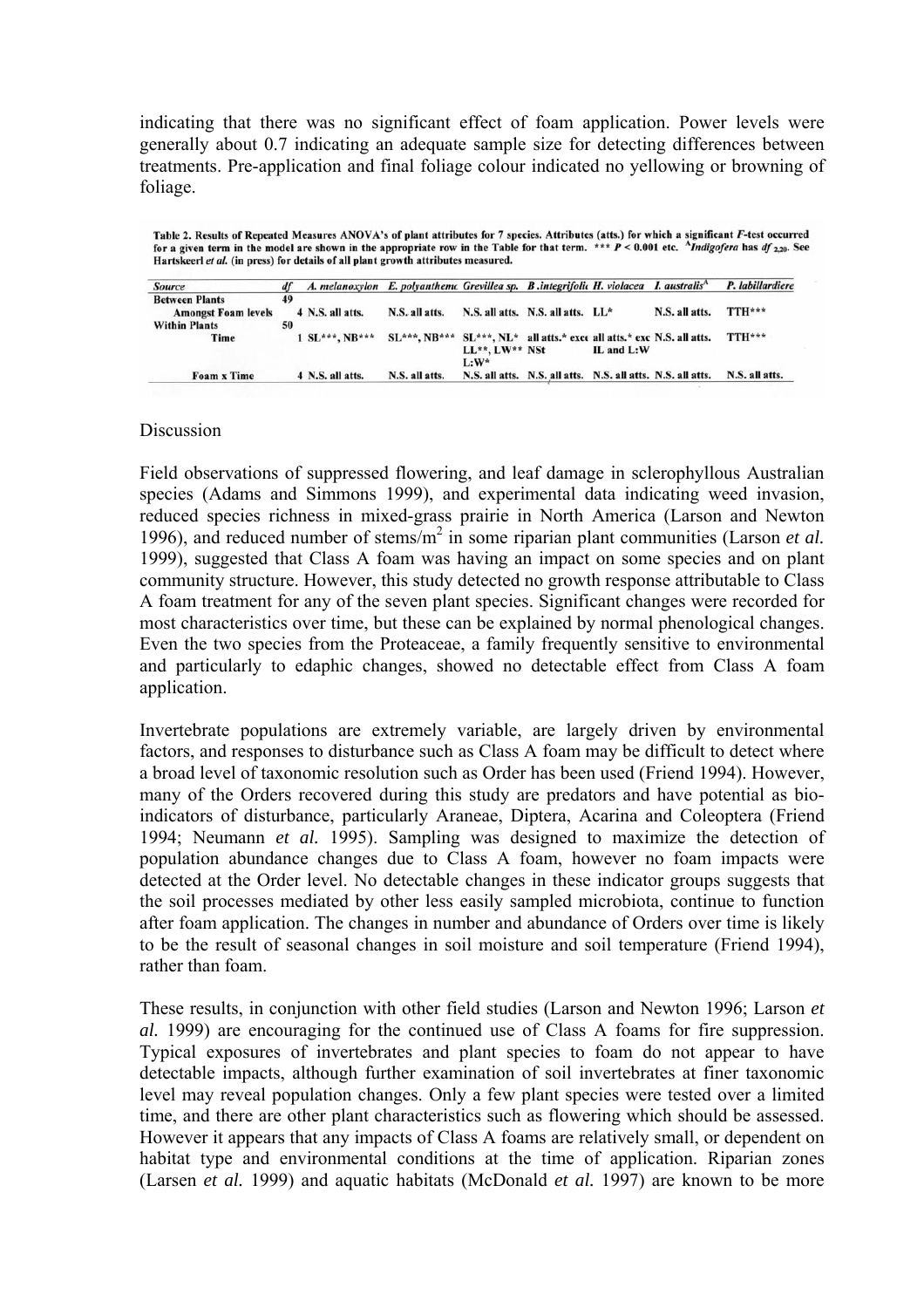vulnerable to the negative effects of foams, but where stream protection plans are in place, applications of Class A foams outside these habitats are likely to have minimal long-term effects on surrounding vegetation (Norris and Webb 1989). This study suggests that many plant species, and many soil invertebrates, are capable of surviving Class A foam application during wildfire suppression.

Biodiversity, and ecological processes which show resilience to disturbance such as wildfire, must also be able to survive the fire suppression effort. Where fire suppression activities cause long-term or irreparable ecological damage to natural resources it is incumbent on good managers to examine those activities and incorporate only sustainable environmental suppression practices into their operations (DNRE 1998; Barnes 2000). Firefighting foam appears to be less ecologically damaging than traditional fire suppression techniques, and offers an effective suppression tool for firefighters.

#### Acknowledgements

We wish to thank the Country Fire Authority, Victoria, Australia for funding the two projects, and Dr. John Aberton (Deakin University) for statistical advice.

#### References

Adams,R. (2000) *Ecological effects of Class A foams and their impacts on Australian ecosystems.* Report to Country Fire Authority, Victoria, Australia. School of Ecology and Environment, Deakin University, Victoria, Australia.

Adams,R. and Simmons,D. (1999) Ecological effects of fire fighting foams and retardants: a summary. *Australian Forestry* **62**, 307-14.

Adams,R. (2000) Ecological Effects of Class A Foams and Their Potential Ecological Impacts on Australian Ecosystems. Report to Country Fire Authority, Victoria, Australia. School of Ecology and Environment, Deakin University, Victoria, Australia.

Adams,R. Simmons,D. (2002) Potential Environmental Impacts of Wildfire Prevention and Suppression Activities. Report to Country Fire Authority, Victoria, Australia. School of Ecology and Environment, Deakin University, Victoria, Australia.

Angus Fire Armour (1997) Chemwatch Material Safety Data Sheet Angus ForExpan S Class A Foam Concentrate. Angus Fire Armour.

Barnes,H. (2000) Incorporating ecologically sustainable development into the NSW Fire Brigades. *Red Trucks: Green Futures. Ecologically Sustainable Bushfire Management*. Nature Conservation Council of NSW, Sydney. Pp 85-91.

Belbin,L. (1993) PATN – Pattern Analysis Package. CSIRO Division of Wildlife and Ecology: Canberra.

Bradstock,R.A., Williams,J.E. and Gill,M.A. (2002) *Flammable Australia: the fire regimes and biodiversity of a continent*. Cambridge University Press.

Caling, T. M. and Adams, R. (1999) Ecological impacts of fire suppression operations in a small vegetation remnant. Bushfire 99 Proceedings pp. 69-75. Albury, July 1999.

CFA (1997) Classification System for Foam Types. Country Fire Authority, Victoria, Australia.

CFA (2003) Environment Strategy. Country Fire Authority, Victoria. Melbourne.

Clausen,I.H.S. (1986) The use of spiders (Araneae) as ecological indicators. *Bulletin of the British Arachnology Society* **7**, 83-6.

Colletti D.J. (1992) Class A Foam for Structure Firefighting. *Fire Engineering* **145**, 47-57.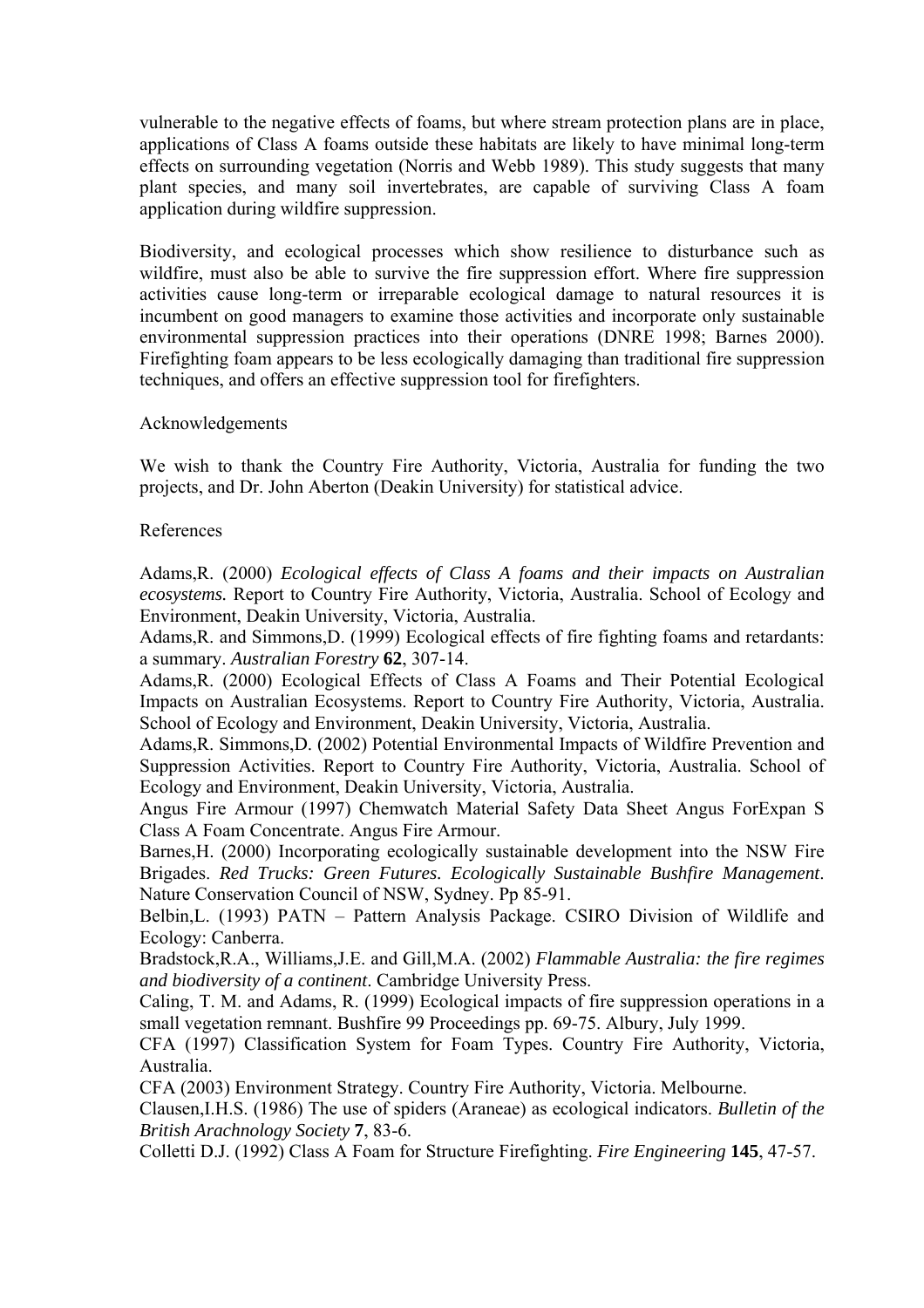Connor,D.J. and G.L. Wilson (1968) Response of a coastal Queensland Heath community to fertilizer application. *Australian Journal of Botany* **16**, 117-123.

Disney,R.H.L. (1986) Assessments using invertebrates: posing the problem. In 'Wildlife Conservation Evaluation'. (Ed. M. B. Usher.) pp. 271-93. Chapman and Hall: London.

DNRE (1998) *Code of Practice for Fire Management on Public Land*. Department of Natural Resources and Environment, Victoria.

Finger, S. (1995) Environmental implications of firefighting chemicals. *Foam Applications for Wildland* & *Urban Fire Management* **7**, 1-6.

Friend,G.R. (1994) Fire Ecology of Invertebrates – Implications for Nature Conservation, Fire Management and Future Research. In *Fire and Biodiversity – The Effects and Effectiveness of Fire Management*. pp. 155-62. Department of the Environment, Sport and Territories: Canberra.

Gaikowski, M.P., Hamilton, S.J.*,* Buhl, K.J.*,* McDonald, S.F. and Summers, C. (1996) Acute toxicity of three fire-retardant and two fire-suppressant foam formulations to the early life stages of Rainbow Trout *(Oncorynchus mykiss). Environmental Toxicology and Chemistry* **15**, 1365-1374.

Gould,J.S., Khanna,P.K., Hutchings,P.T., Cheney,N.P. and R.J. Raison (2000) *Assessment of the risk of the effectiveness and environmental risk of the use of retardants to assist in wildfire control in Victoria.* Report No. 50 CSIRO Forestry and Forest Products and Department of Natural Resources and Environment, Victoria.

Harvey,M.S., and Yen,A.L. (1995) *Worms to Wasps – An Illustrated Guide to Australia's Terrestrial Invertebrates*. Oxford University Press: South Melbourne.

Hartskeerl, K. (1999) The ecological effects of Class A foam on the growth of native Australian terrestrial plants*.* Honours thesis, School of Ecology & Environment, Deakin University, Victoria, Australia.

Hartskeerl,K., Simmons,D. and R. Adams (in press) Does firefighting foam affect the growth of some Australian native plants? *International Journal of Wldland Fire*

Inions,G.B., Tanton,M.T. and Davey,S.M. (1989) Effects of fire on the availability of hollows in trees used by the Common Brushtail Possum, *Trichosurus vulpecula* Kerr, 1792, and the Ringtail Possum, *Pseudocheirus peregrinus* Boddaerts, 1785. *Australian Wildlife Research* **16**, 449-458.

Keith,D.A., McCaw,W.L. and R.J.Whelan (2001) Fire regimes in Australian heathlands and their effects on plants and animals. In *Flammable Australia: The Fire Regimes and Biodiversity of a Continent*. (Eds RA Bradstock, JE Williams and AM Gill) pp199-237. Cambridge University Press: Cambridge.

Kim, K.C. (1993) Biodiversity, conservation and inventory: why insects matter. *Biodiversity and Conservation* **2**, 191-214.

Koehler,M.L. (2001) The effect of Class A foam on soil parameters and soil dwelling invertebrates. Honours thesis, School of Ecology & Environment, Deakin University, Victoria, Australia.

Larson,J.R., and D.A.Duncan(1982) Annual grassland response to fire retardant and wildfire. *Journal of Range Management* **35,** 700- 703.

Larson,D.L. and W.E.Newton (1996) Effects of fire retardant chemicals and fire suppressant foam on North Dakota prairie vegetation. *Proceedings of the North Dakota Academy of Science* **50**, 137-144.

Larsen,D.L., Newton,W.E. Anderson,P.J. and S.J.Stein (1999) Effects of fire retardant chemicals and fire suppressant foam on shrub steppe vegetation in northern Nevada. *International Journal of Wildland Fire* **9**, 115-127.

Lefroy,T. and Hobbs,R. (1992). Ecological indicators for sustainable agriculture. *Australian Journal of Soil and Water Conservation* **5**, 22-28.